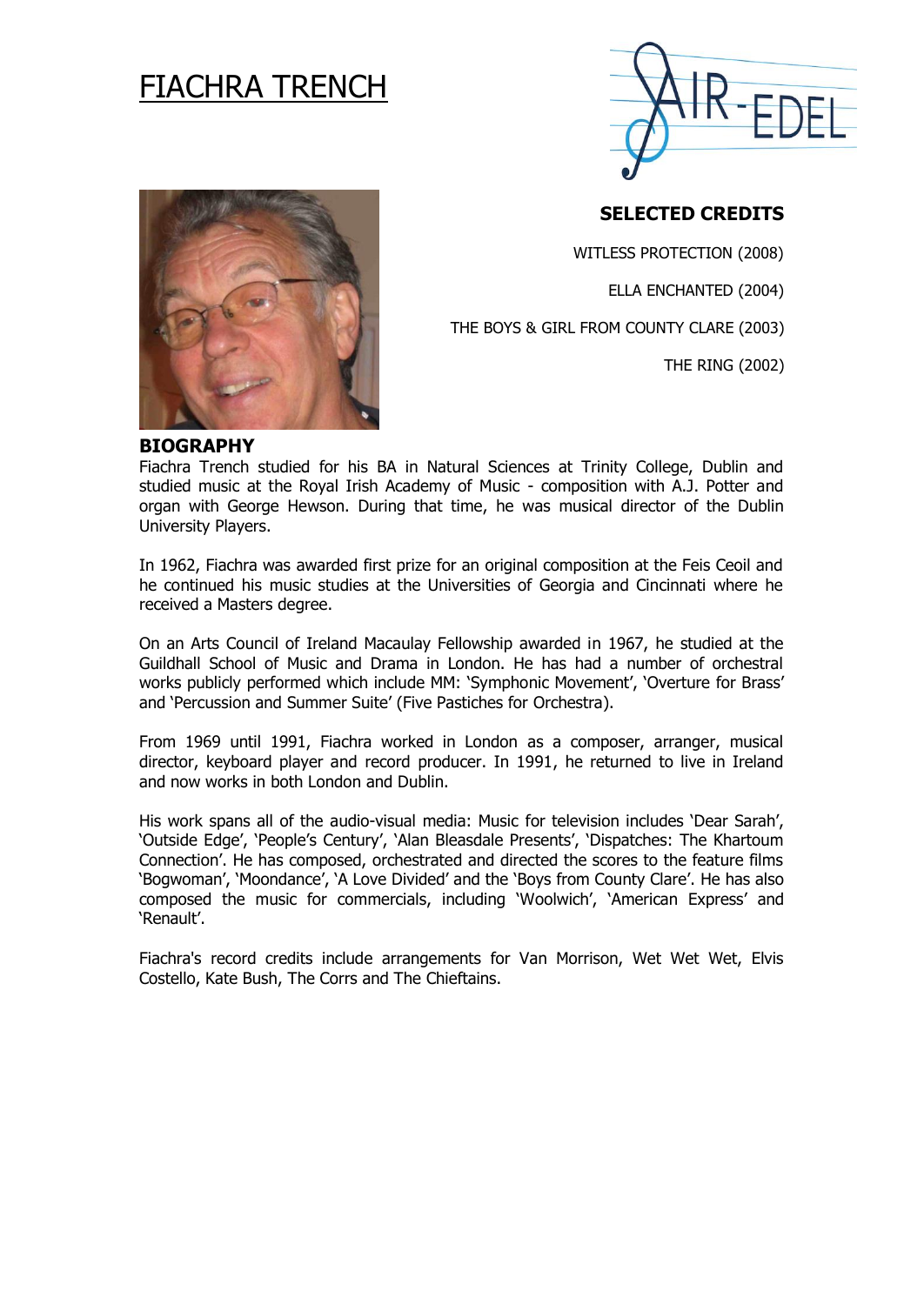## **FILM & TELEVISION CREDITS**

#### **Galileo: On the Shoulders of Giants (2011)**

Directed by David Devine Devine Entertainment Corp/ HBO

#### **The Boys and Girl From County Clare (2003)**

Directed by John Irvin Studio Hamburg World Wide Pictures Isle of Man Film Commission

#### **La façon de le dire (1999)**

Directed by Sebastien Grall TV Movie Cinétévé

**The Last Word (1998)** Cinétévé

**Kiss Me, Guido (1997)**  Writer: "So Many Men, So Little Time" Directed by Tony Vitale Capitol Films

**Dispatches: The Khartoum Connection (1996)** Journeyman Pictures

**People's Century (1995)**  BBC TV

# **Moondance (1995)**

Directed by Dagmar Hirtz Little Bird / MFG

#### **Blood on The Dole (1994)**

Directed by Pip Broughton (For the series Alan Bleasdale Presents) Channel 4

**Crime Story: A Question of Identity (1992)** Directed by Nigel Miller LWT

**So You Think You've Got Troubles (1991)** Alamo / BBC TV

#### **Torrents of Spring (1989)**

Composer: Additional Music, Orchestrator Directed by Jerzy Skolimowski Erre Produzioni

#### **Witless Protection (2008)**

Writer: "Minuet from String Quintet in E, Op. 13, No. 5" Directed by Charles Robert Carner Parallel Entertainment Pictures

#### **A Love Divided (1999)**

Directed by Syd Macartney Parallel Films BBC

#### **Edge of Seventeen (1998)**

Writer: "High Energy", "So Many Men, So Little Time" Directed by David Moreton Blue Streak Films

**Leonardo: A Dream of Flight (1998)** Devine Entertainment Corp / HBO

#### **Bogwoman (1997)**

Directed by Tom Collins De Facto Films

**Spies, Lies and Alibis (1996)** Vestron

#### **Outside Edge (Series I, II & III) The Plant (1995)** Directed by Jonathan Lewis

BBC TV

#### **Requiem Apache (1994)**

Directed by David Ward Jones (For the series Alan Bleasdale Presents) Channel 4

## **Spies Inc. (1992)**

With Hans Zimmer Direcetd by Antony Thomas Electric Shadows Partners

#### **White Fang (1991)**

Composer: Additional Music, Orchestrator Directed by Randal Kleiser Walt Disney Pictures

#### **Agatha Christie's Poirot (1991)** LWT

**Dear Sarah (1989)** Directed by Frank Cvitanovich RTÉ

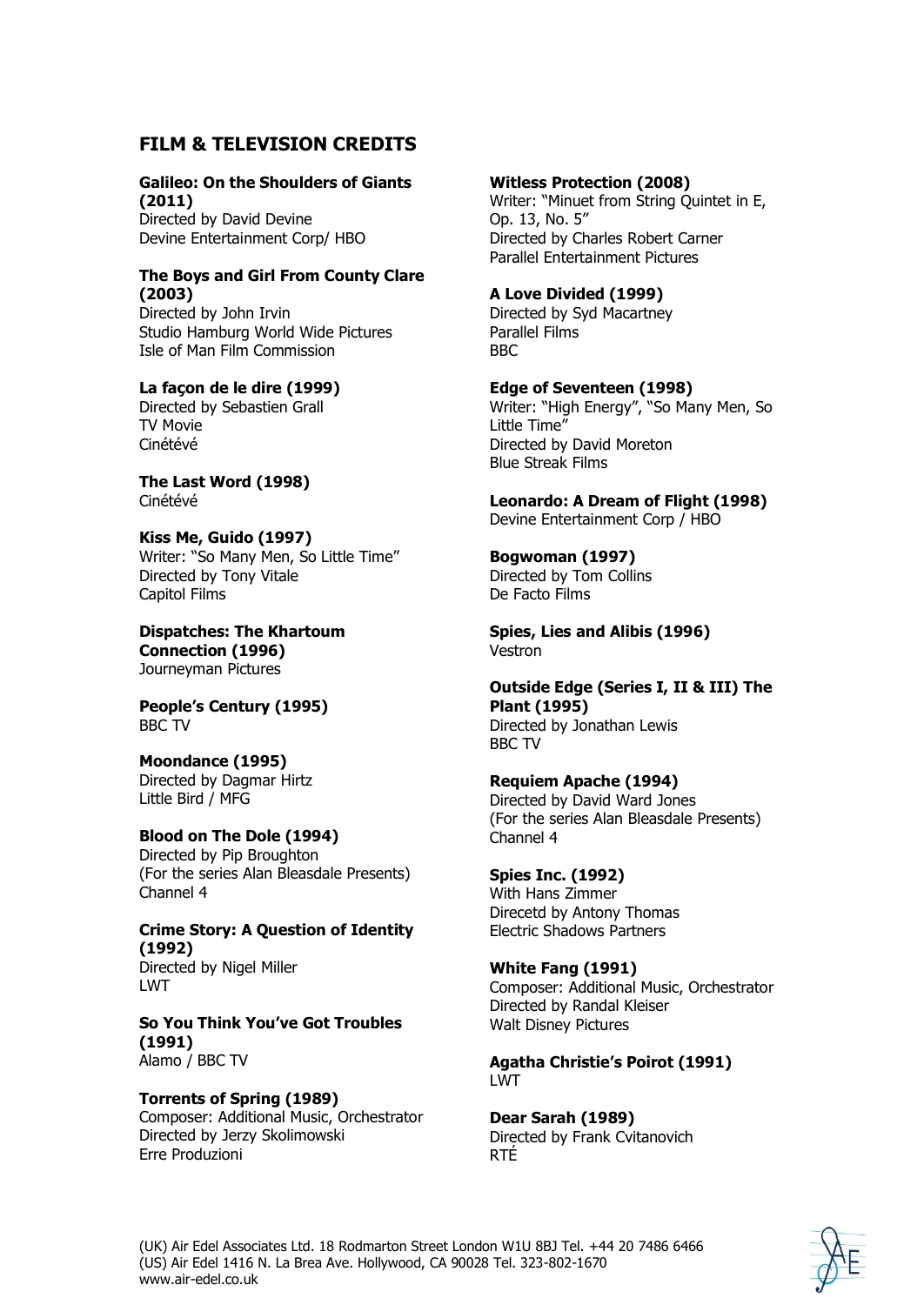#### **A Celebration Of Sean O'Casey**

BBC TV / RTÉ

## **IN COLLABORATION**

Baron Von Munchausen Beyond Rangoon Black Arrow The Boxer Danny, Champion of The World Die Hard Diamond Skulls First Born Florence Nightingale Fools of Fortune The Fruit Machine The House of The Spirits **Insignificance** Into the West  $K<sub>2</sub>$ Monte Carlo Pearl Harbour

# **ARRANGEMENT & CONDUCTING CREDITS**

**Ella Enchanted (2004) Conductor** Directed by Tommy O'Haver

**Lip Service (2001)** Arranger: "Minuet in G" Directed by Shawn Schepps

**Waking Ned (1998) Conductor** Directed by Kirk Jones

**The Boxer (1997)** Conductor / Orchestrator Directed by Jim Sheridan

**Beyond Rangoon (2015) Orchestrator** Directed by John Boorman

**Shipwrecked (1990)** Additional Orchestrator Directed by Nils Gaup

**The Courier (1988) Orchestrator** Directed by Frank Deasy & Joe Lee **The Ring (2002) Conductor** Directed by Gore Verbinski

**The Tailor of Panama (2001) Conductor** Directed by John Boorman

# **The Irish in America: The Long Journey Home (1998)** Conductor / Orchestrator

Directed by Thomas Lennon & Mark Zwonitzer

**Twelfth Night (1996)** Conductor / Orchestrator Directed by Trevor Nunn

**Into the West (1992)** Conductor / Orchestrator Directed by Kelly Armstrong| Bob Camp | John Kricfalusi | Jim Smith

**Fools of Fortune (1990)** Conductor/Music Arranger/Orchestrator Directed by Pat O'Connor

**Die Hard (1988) Orchestrator** Directed by John McTierman

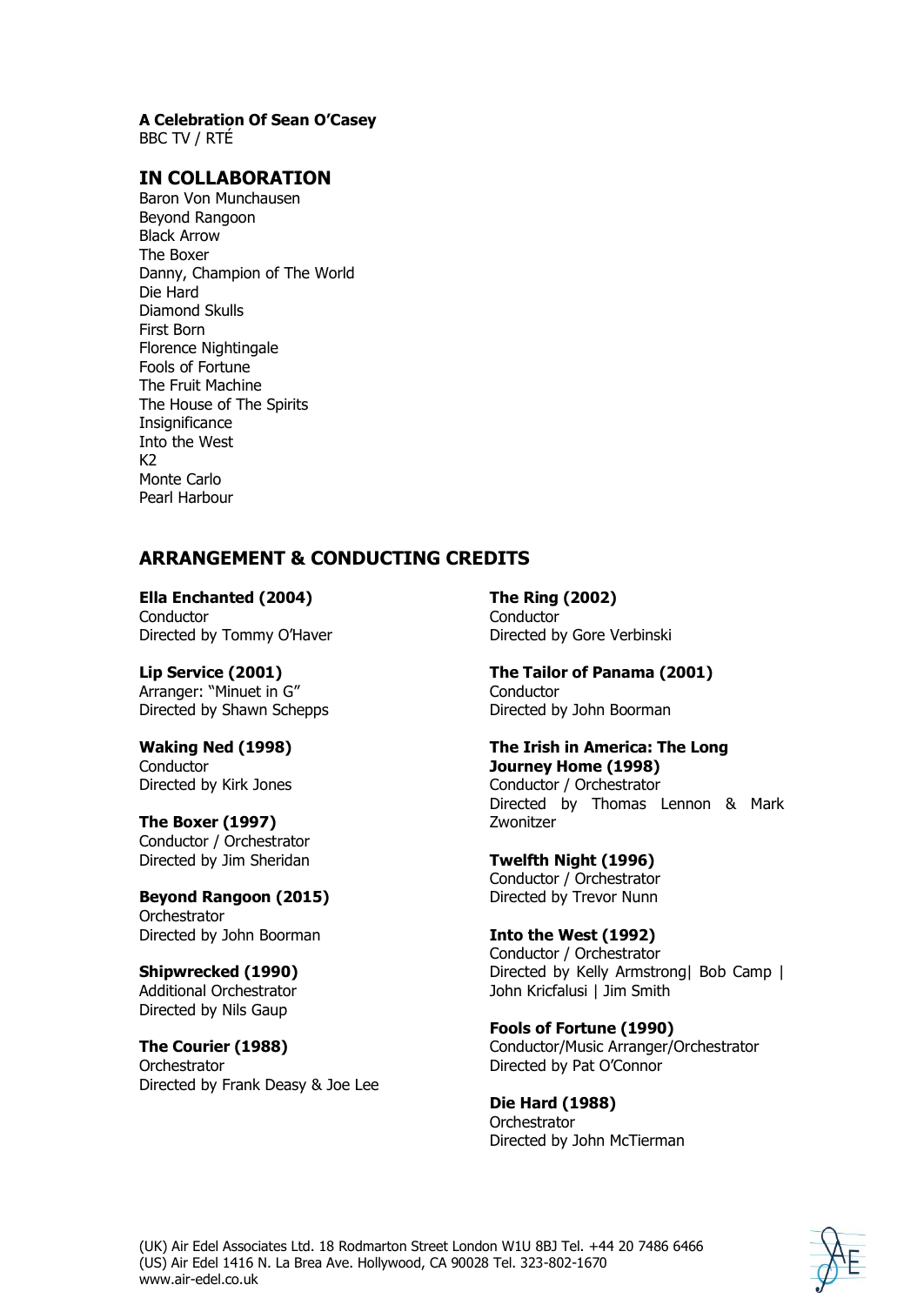#### **El tiempo entre costuras**

1 episode Arranger: "String Quartet N.13 in A minor"

**The House of the Spirits Conductor** 

#### **ARRANGEMENT CREDITS ARTISTES**

Altan Joan Armatrading Mary Black Bono The Boomtown Rats Paul Brady Kate Bush The Chieftains Carmel Conway Sharon Corr The Corrs Elvis Costello Mary Coughlan Finbar Furey Art Garfunkel & Diana Krall Murray Head Phil Lynott / Thin Lizzy Brian Kennedy Jimmy MacCarthy Paul McCartney / Wings Kirsty MacColl Carmel McCreagh Van Morrison Sinead O'Connor Garrett O'Hare The Pogues Bonnie Tyler Wet Wet Wet

## **RECORD PRODUCTION CREDITS**

**Carmel Conway** Album – This Beautiful day (Cantor Music)

**Finbar Furey**  Album – Love Letters (BMG)

**Brian Kennedy** Album – Interpretations (Curb)

**Carmel McCreagh**  Album – Nice Girl (AllTime Records)

**Jimmy MacCarthy**  Album – The Dreamer (Sony)

(UK) Air Edel Associates Ltd. 18 Rodmarton Street London W1U 8BJ Tel. +44 20 7486 6466 (US) Air Edel 1416 N. La Brea Ave. Hollywood, CA 90028 Tel. 323-802-1670 www.air-edel.co.uk